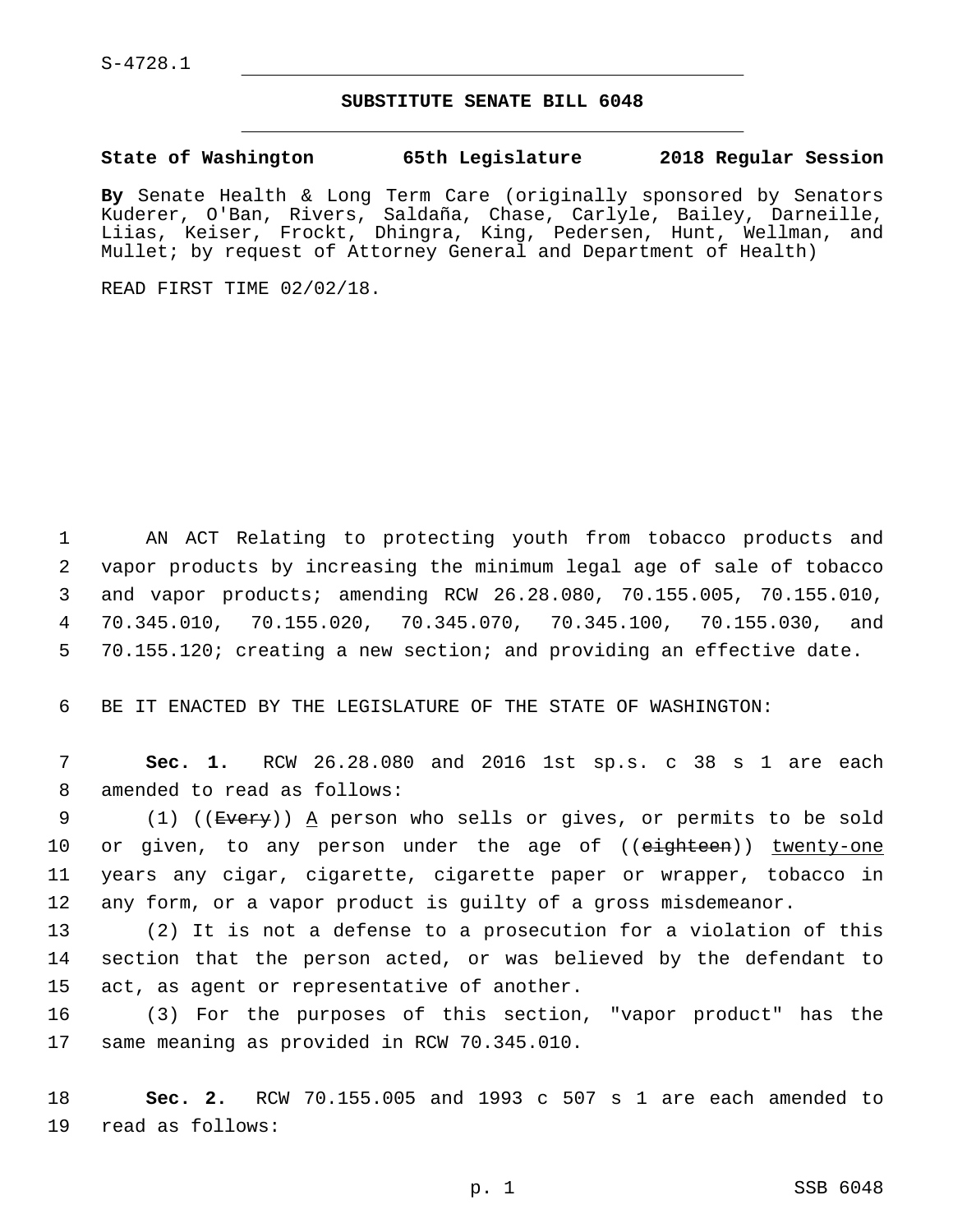(1) The legislature finds that chapter ..., Laws of 2018 (this act) furthers the public health, safety, and welfare by reducing youth access to addictive and harmful products.

 (2) While present state law prohibits the sale and distribution 5 of tobacco and vapor products to ((minors)) youth under the age of 6 eighteen, youth obtain ((tobacco)) these products with ease. ((Availability and lack of enforcement put tobacco products in the 8 hands of youth.)

 (3) The legislature recognizes that many people who purchase 10 cigarettes for minors are between the ages of eighteen to twenty. By decreasing the number of eligible buyers in high school, raising the minimum legal age to sell tobacco and vapor products will decrease 13 the access of students to tobacco products. According to the 2014 14 healthy youth survey, forty-one percent of tenth graders say it is "sort of easy" to "very easy" to get cigarettes. Nationally, among 16 youth who smoke, more than twice as many get their cigarettes from social sources than from a store or vending machine.

 (4) The legislature recognizes that ninety-five percent of smokers start by the age of twenty-one.

 (5) The legislature recognizes that jurisdictions across the country are increasing the age of sale for tobacco products to twenty-one. More than two hundred localities in fourteen states have 23 raised the minimum legal smoking age to twenty-one. In June 2015, the 24 state of Hawaii became the first state in the nation to pass legislation increasing the smoking age to twenty-one. California followed in 2016.

 (6) The legislature recognizes the scientific report issued by the national institute of medicine, one of the most prestigious scientific authorities in the United States, which predicted that increasing the age of sale for tobacco products in the United States to twenty-one will significantly reduce the number of adolescents and young adults who start smoking, reduce deaths from smoking, and immediately improve the health of adolescents, young adults, young mothers, and their children.

 (7) The legislature recognizes the national institute of medicine report predicted increasing the tobacco sale age will make the greatest difference among those ages fifteen to seventeen, who will no longer be able to pass for legal age and will have a harder time getting tobacco products from older classmates and friends. The national institute of medicine report also predicted raising the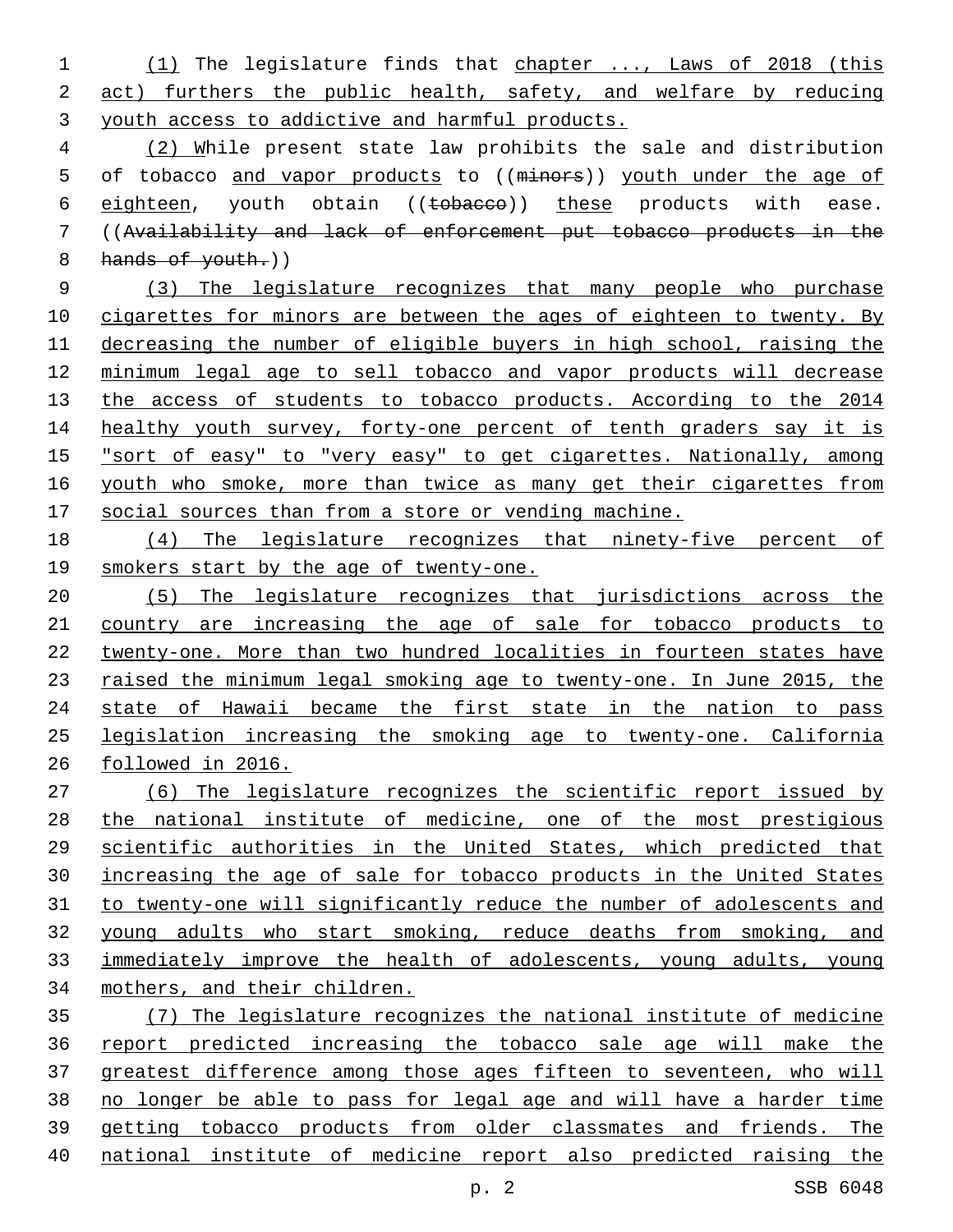minimum age for the sale of tobacco products in the United States to 2 twenty-one will, over time, reduce the smoking rate by about twelve 3 percent and smoking-related deaths by ten percent.

 (8) The legislature recognizes scientific study of the brain is 5 increasingly showing that the brain continues to be highly vulnerable to addictive substances until age twenty-five. Nicotine adversely affects the development of the cerebral cortex and hippocampus in adolescents.

 (9) The legislature recognizes that a strategy of increasing the minimum legal age for alcohol was highly successful in reducing adverse effects of alcohol consumption. A national drinking age of twenty-one resulted in reduced alcohol consumption among youth, decreased alcohol dependence, and has led to significant reductions in drunk driving fatalities.

 (10) The legislature recognizes that if the age of sale is raised to twenty-one, eighteen to twenty year olds will likely substitute 17 other in-store purchases for cigarettes. The legislature recognizes that when Needham, Massachusetts raised the smoking age to twenty-one 19 in 2005, no convenience stores went out of business.

 (11) The legislature recognizes that reducing the youth smoking 21 rate will save lives and reduce health care costs. Every year, two billion eight hundred ten million dollars in health care costs can be directly attributed to tobacco use in Washington. Smoking-caused government expenditures cost every Washington household eight hundred twenty-one dollars per year.

 (12) Federal law requires states to enforce laws prohibiting sale and distribution of tobacco products to minors in a manner that can reasonably be expected to reduce the extent to which the products are available to minors. It is imperative to effectively reduce the sale, distribution, and availability of tobacco products to minors.

 **Sec. 3.** RCW 70.155.010 and 2009 c 278 s 1 are each amended to 32 read as follows:

 The definitions set forth in RCW 82.24.010 shall apply to this chapter. In addition, for the purposes of this chapter, unless 35 otherwise required by the context:

36 (1) "Board" means the Washington state liquor ((control)) and 37 cannabis board.

 (2) "Internet" means any computer network, telephonic network, or 39 other electronic network.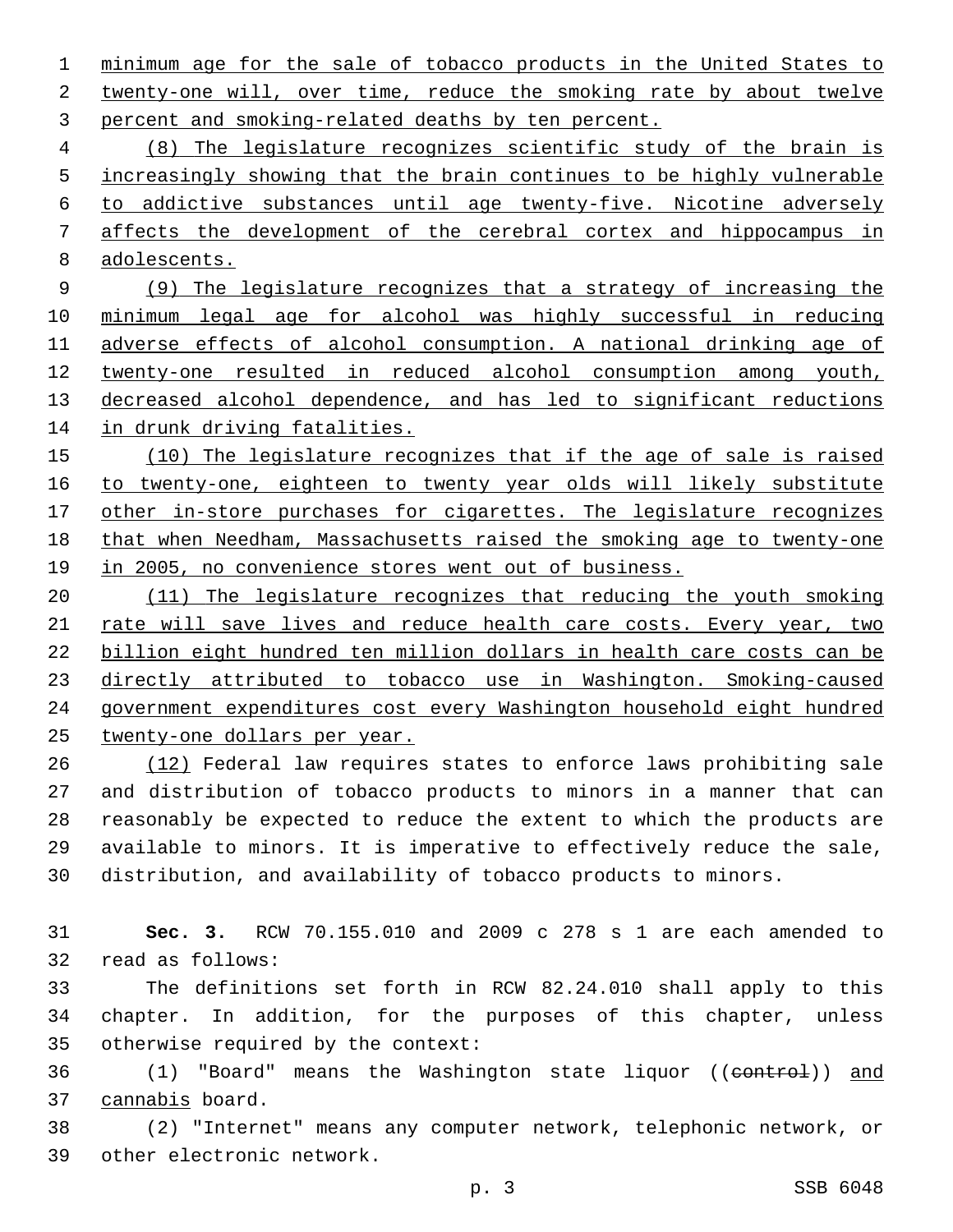(3) (("Minor" refers to an individual who is less than eighteen 2 years old.

 $(4)$ )) "Sample" means a tobacco product distributed to members of the general public at no cost or at nominal cost for product 5 promotion purposes.

6  $((+5))$   $(4)$  "Sampling" means the distribution of samples to 7 members of the public.

 $((+6))$   $(5)$  "Tobacco product" means a product that contains tobacco and is intended for human use, including any product defined 10 in RCW 82.24.010(2) or 82.26.010( $(\frac{1}{1})$ )  $(21)$ , except that for the purposes of RCW 70.155.140 only, "tobacco product" does not include cigars defined in RCW 82.26.010 as to which one thousand units weigh 13 more than three pounds.

 (6) "Vapor product" has the same meaning as defined in RCW 70.345.010.

 **Sec. 4.** RCW 70.345.010 and 2016 1st sp.s. c 38 s 4 are each 17 amended to read as follows:

 The definitions in this section apply throughout this chapter 19 unless the context clearly requires otherwise.

(1) "Board" means the Washington state liquor and cannabis board.

 (2) "Business" means any trade, occupation, activity, or enterprise engaged in for the purpose of selling or distributing 23 vapor products in this state.

 (3) "Child care facility" has the same meaning as provided in RCW 70.140.020.25

 (4) "Closed system nicotine container" means a sealed, prefilled, and disposable container of nicotine in a solution or other form in which such container is inserted directly into an electronic cigarette, electronic nicotine delivery system, or other similar product, if the nicotine in the container is inaccessible through customary or reasonably foreseeable handling or use, including reasonably foreseeable ingestion or other contact by children.

 (5) "Delivery sale" means any sale of a vapor product to a 34 purchaser in this state where either:

 (a) The purchaser submits the order for such sale by means of a telephonic or other method of voice transmission, the mails or any other delivery service, or the internet or other online service; or

 (b) The vapor product is delivered by use of the mails or of a delivery service. The foregoing sales of vapor products constitute a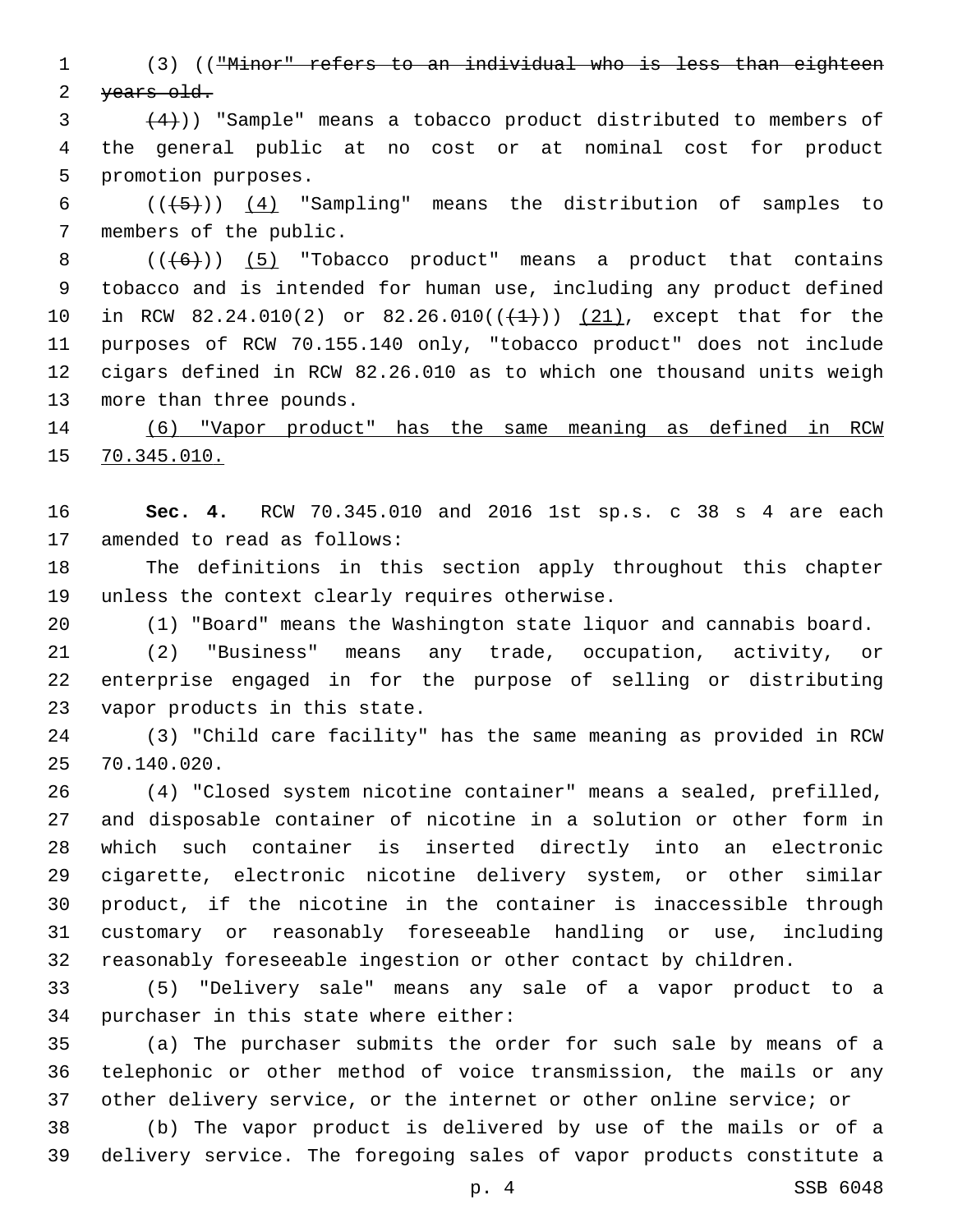delivery sale regardless of whether the seller is located within or without this state. "Delivery sale" does not include a sale of any vapor product not for personal consumption to a retailer.

(6) "Delivery seller" means a person who makes delivery sales.

(7) "Distributor" means any person who:5

 (a) Sells vapor products to persons other than ultimate 7 consumers; or

 (b) Is engaged in the business of selling vapor products in this state and who brings, or causes to be brought, into this state from 10 outside of the state any vapor products for sale.

 (8) "Liquid nicotine container" means a package from which nicotine in a solution or other form is accessible through normal and foreseeable use by a consumer and that is used to hold soluble nicotine in any concentration. "Liquid nicotine container" does not 15 include closed system nicotine containers.

 (9) "Manufacturer" means a person who manufactures and sells 17 vapor products.

 (10) "Minor" refers to an individual who is less than 19 ((eighteen)) twenty-one years old.

 (11) "Person" means any individual, receiver, administrator, executor, assignee, trustee in bankruptcy, trust, estate, firm, copartnership, joint venture, club, company, joint stock company, business trust, municipal corporation, the state and its departments and institutions, political subdivision of the state of Washington, corporation, limited liability company, association, society, any group of individuals acting as a unit, whether mutual, cooperative, 27 fraternal, nonprofit, or otherwise.

 (12) "Place of business" means any place where vapor products are sold or where vapor products are manufactured, stored, or kept for 30 the purpose of sale.

 (13) "Playground" means any public improved area designed, equipped, and set aside for play of six or more children which is not intended for use as an athletic playing field or athletic court, including but not limited to any play equipment, surfacing, fencing, signs, internal pathways, internal land forms, vegetation, and 36 related structures.

 (14) "Retail outlet" means each place of business from which 38 vapor products are sold to consumers.

 (15) "Retailer" means any person engaged in the business of 40 selling vapor products to ultimate consumers.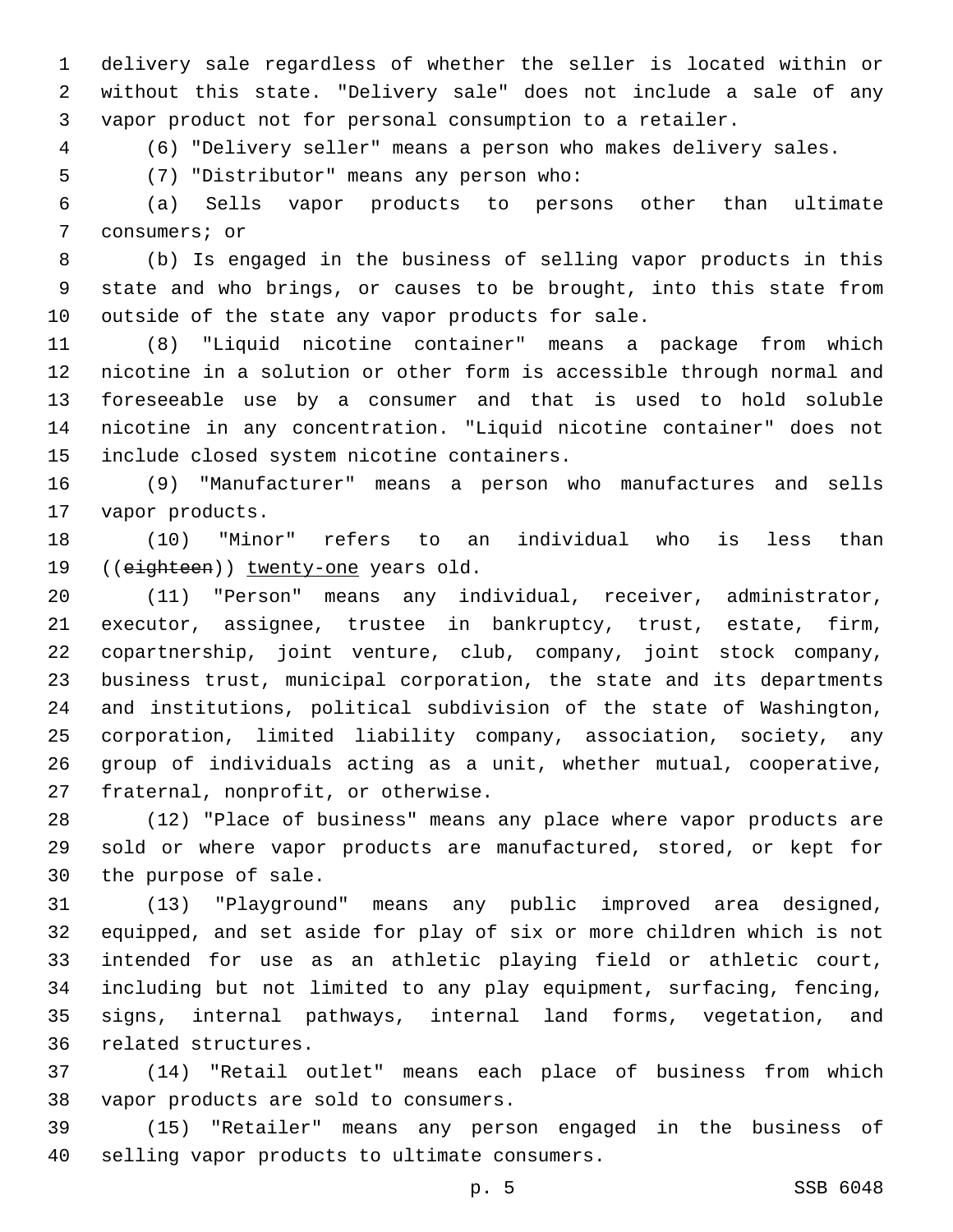(16)(a) "Sale" means any transfer, exchange, or barter, in any manner or by any means whatsoever, for a consideration, and includes 3 and means all sales made by any person.

 (b) The term "sale" includes a gift by a person engaged in the business of selling vapor products, for advertising, promoting, or as 6 a means of evading the provisions of this chapter.

(17) "School" has the same meaning as provided in RCW 70.140.020.

 (18) "Self-service display" means a display that contains vapor products and is located in an area that is openly accessible to customers and from which customers can readily access such products without the assistance of a salesperson. A display case that holds vapor products behind locked doors does not constitute a self-service 13 display.

 (19) "Vapor product" means any noncombustible product that may contain nicotine and that employs a heating element, power source, electronic circuit, or other electronic, chemical, or mechanical means, regardless of shape or size, that can be used to produce vapor 18 or aerosol from a solution or other substance.

 (a) "Vapor product" includes any electronic cigarette, electronic cigar, electronic cigarillo, electronic pipe, or similar product or device and any vapor cartridge or other container that may contain nicotine in a solution or other form that is intended to be used with or in an electronic cigarette, electronic cigar, electronic cigarillo, electronic pipe, or similar product or device.

 (b) "Vapor product" does not include any product that meets the definition of marijuana, useable marijuana, marijuana concentrates, marijuana-infused products, cigarette, or tobacco products.

 (c) For purposes of this subsection (19), "marijuana," "useable marijuana," "marijuana concentrates," and "marijuana-infused products" have the same meaning as provided in RCW 69.50.101.

 **Sec. 5.** RCW 70.155.020 and 1993 c 507 s 3 are each amended to 32 read as follows:

 A person who holds a license issued under RCW 82.24.520 or 82.24.530 shall:34

 (1) Display the license or a copy in a prominent location at the 36 outlet for which the license is issued; and

 (2) Display a sign concerning the prohibition of tobacco sales to 38 minors.

39 Such sign shall: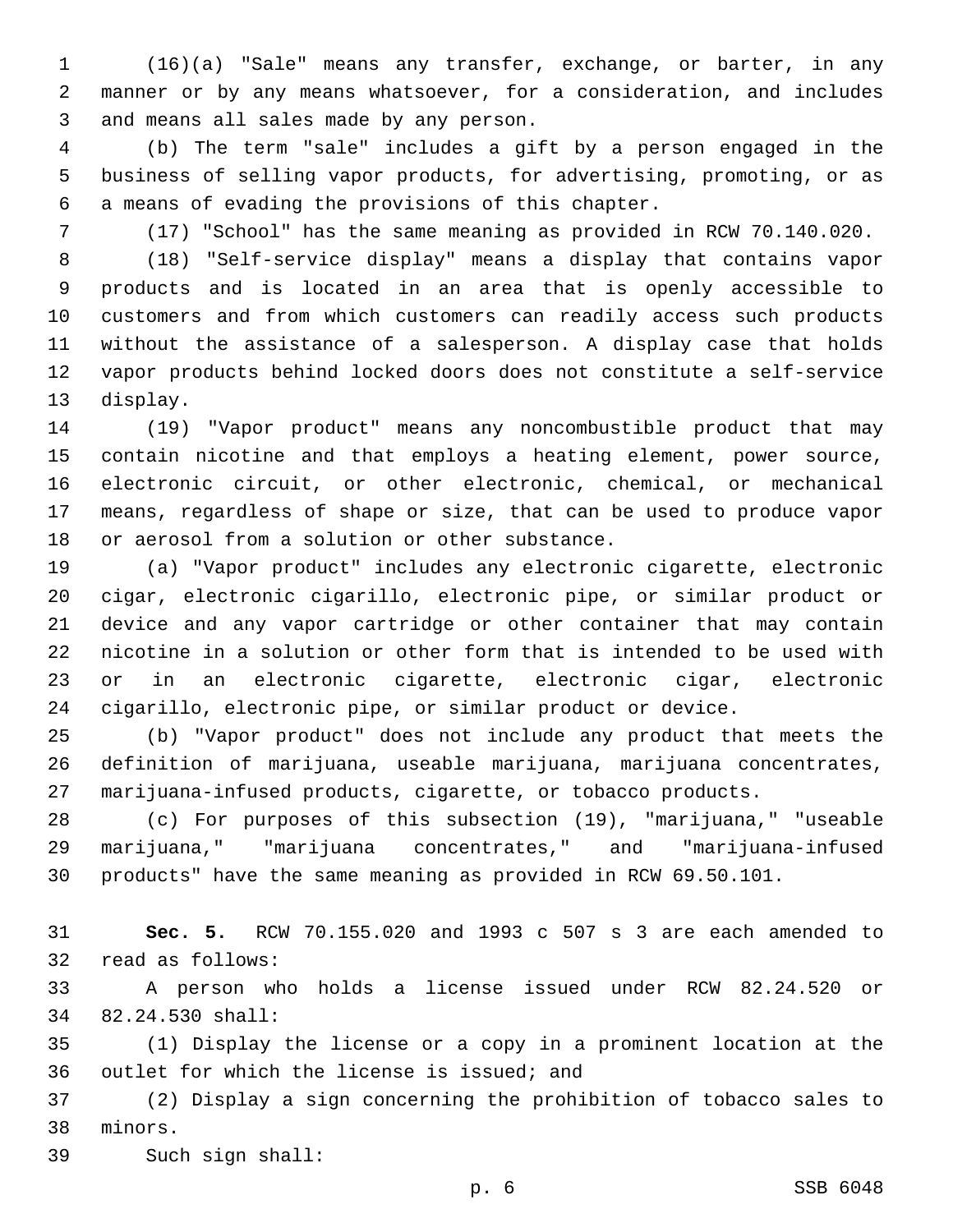1 (a) Be posted so that it is clearly visible to anyone purchasing 2 tobacco products from the licensee;

3 (b) Be designed and produced by the department of health to read: 4 "THE SALE OF TOBACCO PRODUCTS TO PERSONS UNDER AGE ((18)) 21 IS 5 STRICTLY PROHIBITED BY STATE LAW. IF YOU ARE UNDER ((<del>18</del>)) 21, YOU 6 COULD BE PENALIZED FOR PURCHASING A TOBACCO PRODUCT; PHOTO ID 7 REQUIRED"; and

8 (c) Be provided free of charge by the liquor ((control)) and 9 cannabis board.

10 **Sec. 6.** RCW 70.345.070 and 2016 1st sp.s. c 38 s 12 are each 11 amended to read as follows:

 (1) Except as provided in subsection (2) of this section, a person who holds a retailer's license issued under this chapter must display a sign concerning the prohibition of vapor product sales to 15 minors. Such sign must:

16 (a) Be posted so that it is clearly visible to anyone purchasing 17 vapor products from the licensee;

18 (b) Be designed and produced by the department of health to read: 19 "The sale of vapor products to persons under age ((eighteen)) twenty-20 one is strictly prohibited by state law. If you are under age 21 ((eighteen)) twenty-one, you could be penalized for purchasing a 22 vapor product; photo id required;" and

23 (c) Be provided free of charge by the department of health.

24 (2) For persons also licensed under RCW 82.24.510 or 82.26.150, 25 the board may issue a sign to read: "The sale of tobacco or vapor 26 products to persons under age ((eighteen)) twenty-one is strictly 27 prohibited by state law. If you are under age ((eighteen)) twenty-28 one, you could be penalized for purchasing a tobacco or vapor 29 product; photo id required," provided free of charge by the board.

30 (3) A person who holds a license issued under this chapter must 31 display the license or a copy in a prominent location at the outlet 32 for which the license is issued.

33 **Sec. 7.** RCW 70.345.100 and 2016 1st sp.s. c 38 s 19 are each 34 amended to read as follows:

35 (1) No person may offer a tasting of vapor products to the 36 general public unless:

37 (a) The person is a licensed retailer under RCW 70.345.020;

p. 7 SSB 6048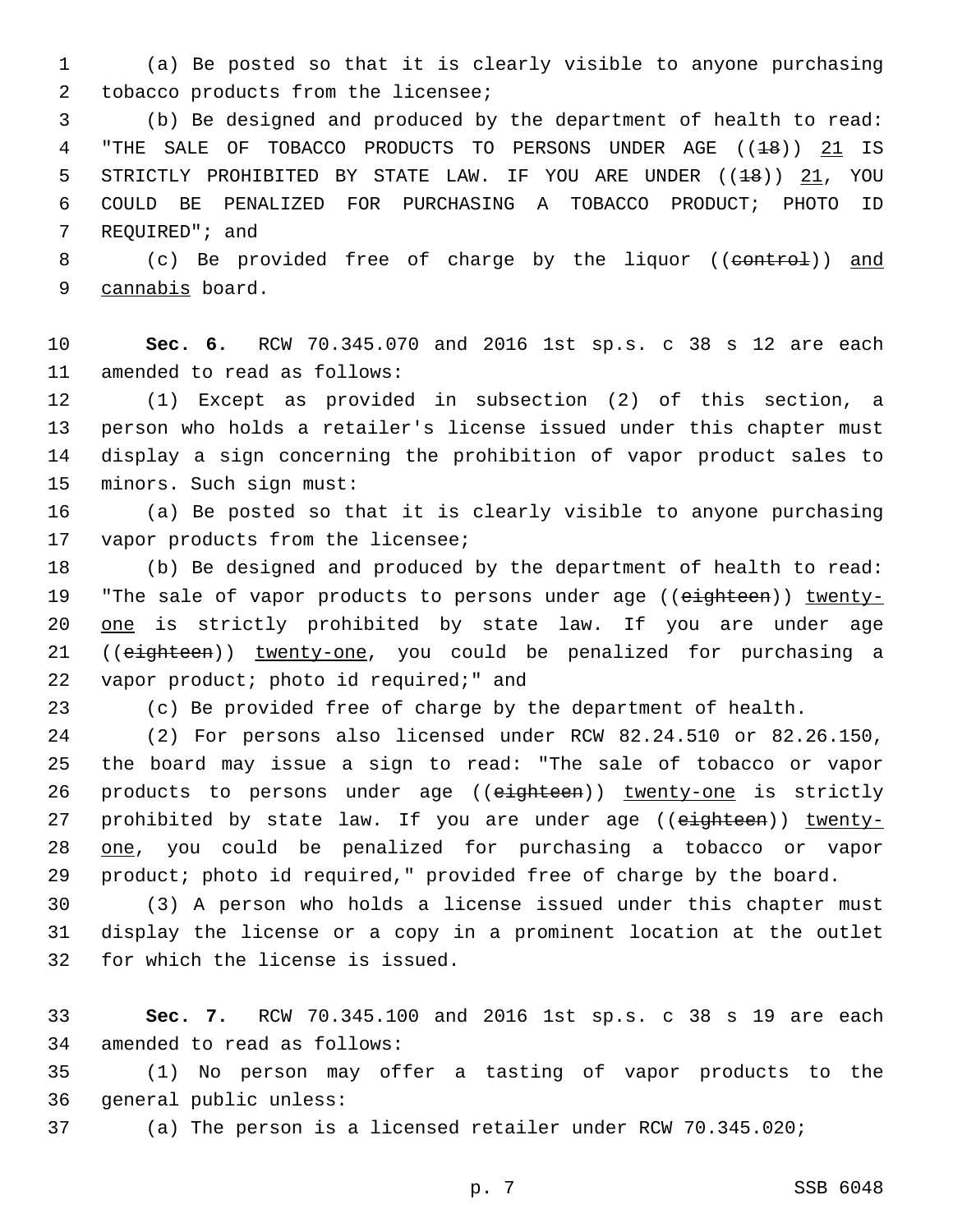(b) The tastings are offered only within the licensed premises operated by the licensee and the products tasted are not removed from 3 within the licensed premises by the customer;

 (c) Entry into the licensed premises is restricted to persons 5 ((eighteen)) twenty-one years of age or older;

 (d) The vapor product being offered for tasting contains zero milligrams per milliliter of nicotine or the customer explicitly consents to a tasting of a vapor product that contains nicotine; and

 (e) If the customer is tasting from a vapor device owned and maintained by the retailer, a disposable mouthpiece tip is attached to the vapor product being used by the customer for tasting or the 12 vapor device is disposed of after each tasting.

(2) A violation of this section is a misdemeanor.

 **Sec. 8.** RCW 70.155.030 and 1994 c 202 s 1 are each amended to 15 read as follows:

 (1) No person shall sell or permit to be sold any tobacco product through any device that mechanically dispenses tobacco products unless the device is located fully within premises from which 19 ((minors)) persons under the age of twenty-one are prohibited or in 20 industrial worksites where ((minors)) persons under the age of twenty-one are not employed and not less than ten feet from all 22 entrance or exit ways to and from each premise.

 (2) The board shall adopt rules that allow an exception to the requirement that a device be located not less than ten feet from all entrance or exit ways to and from a premise if it is architecturally impractical for the device to be located not less than ten feet from 27 all entrance and exit ways.

 **Sec. 9.** RCW 70.155.120 and 2016 1st sp.s. c 38 s 2 are each amended to read as follows:29

 (1) The youth tobacco and vapor products prevention account is created in the state treasury. All fees collected pursuant to RCW 82.24.520, 82.24.530, 82.26.160, and 82.26.170 and funds collected by the liquor and cannabis board from the imposition of monetary penalties shall be deposited into this account, except that ten percent of all such fees and penalties shall be deposited in the 36 state general fund.

 (2) Moneys appropriated from the youth tobacco and vapor products prevention account to the department of health shall be used by the

p. 8 SSB 6048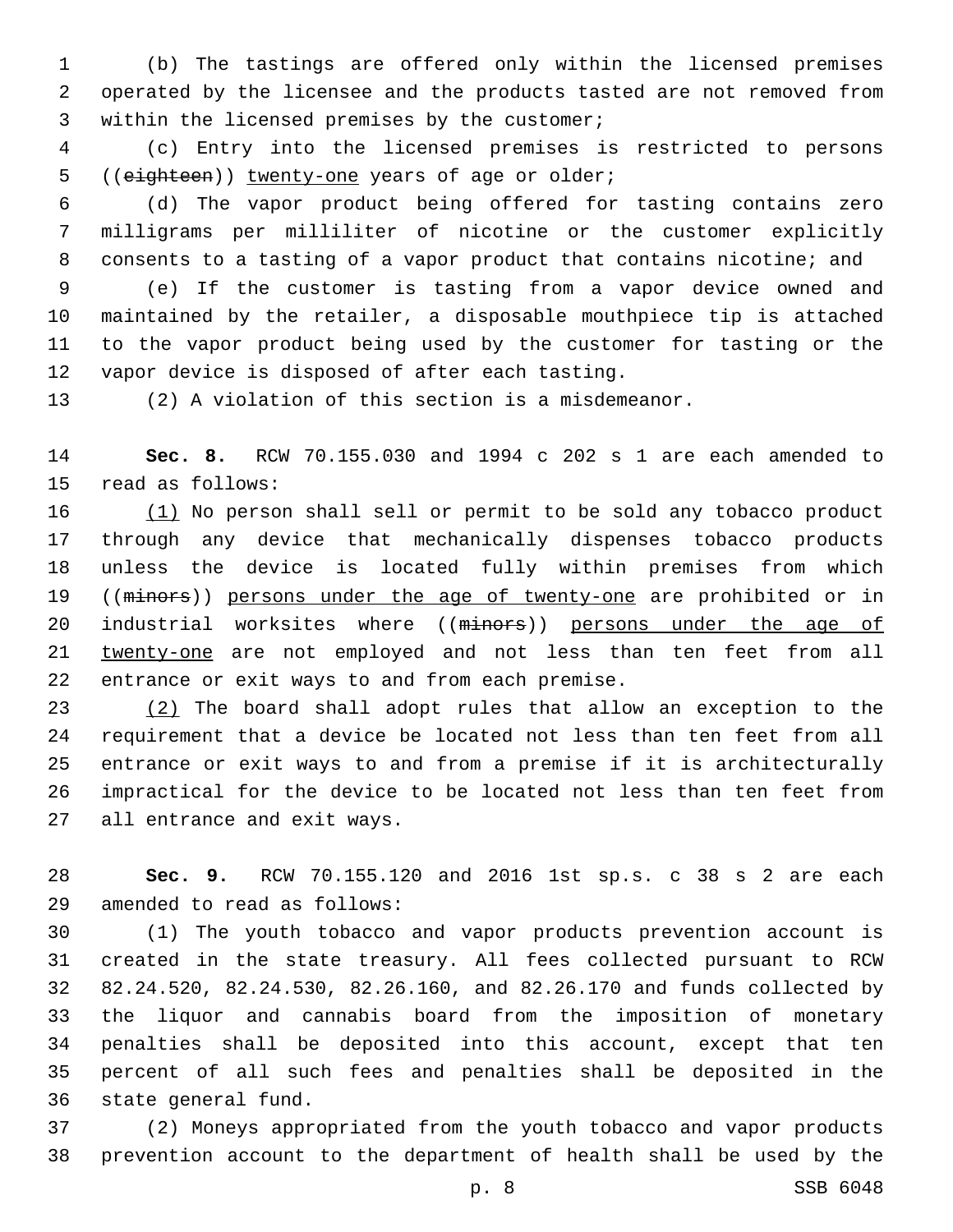department of health for implementation of this chapter, including collection and reporting of data regarding enforcement and the extent to which access to tobacco products and vapor products by youth has been reduced.4

 (3) The department of health shall enter into interagency agreements with the liquor and cannabis board to pay the costs incurred, up to thirty percent of available funds, in carrying out its enforcement responsibilities under this chapter. Such agreements shall set forth standards of enforcement, consistent with the funding available, so as to reduce the extent to which tobacco products and vapor products are available to individuals under the age of 12 ((eighteen)) twenty-one. The agreements shall also set forth requirements for data reporting by the liquor and cannabis board 14 regarding its enforcement activities.

 (4) The department of health, the liquor and cannabis board, and the department of revenue shall enter into an interagency agreement for payment of the cost of administering the tobacco retailer licensing system and for the provision of quarterly documentation of tobacco wholesaler, retailer, and vending machine names and 20 locations.

 (5) The department of health shall, within up to seventy percent of available funds, provide grants to local health departments or other local community agencies to develop and implement coordinated tobacco and vapor product intervention strategies to prevent and 25 reduce tobacco and vapor product use by youth.

 NEW SECTION. **Sec. 10.** The department of revenue must review the cigarette tax contracts formed with tribes under RCW 43.06.455, 43.06.465, and 43.06.466 and report to the legislature by December 1, 2019, concerning the process and feasibility of amending the contracts to provide that Indian retailers in Indian country must not sell or distribute tobacco products to persons under twenty-one years old.

NEW SECTION. **Sec. 11.** This act takes effect January 1, 2019.

 NEW SECTION. **Sec. 12.** If any provision of this act or its application to any person or circumstance is held invalid, the